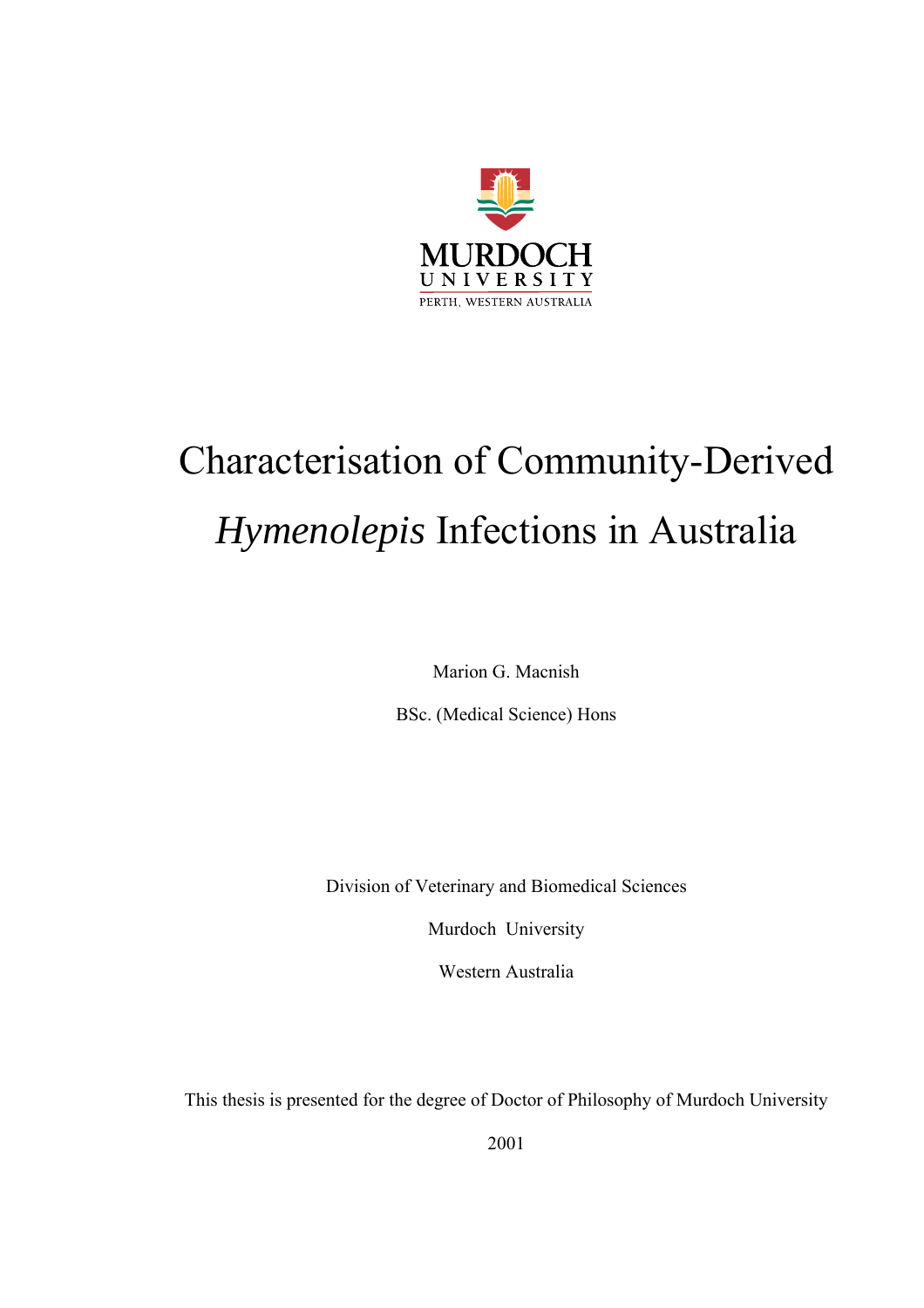*I declare that this thesis is my own account of my research and contains as its main work which has not been submitted for a degree at any other educational institution.* 

……………………………………………….

(Marion G. Macnish)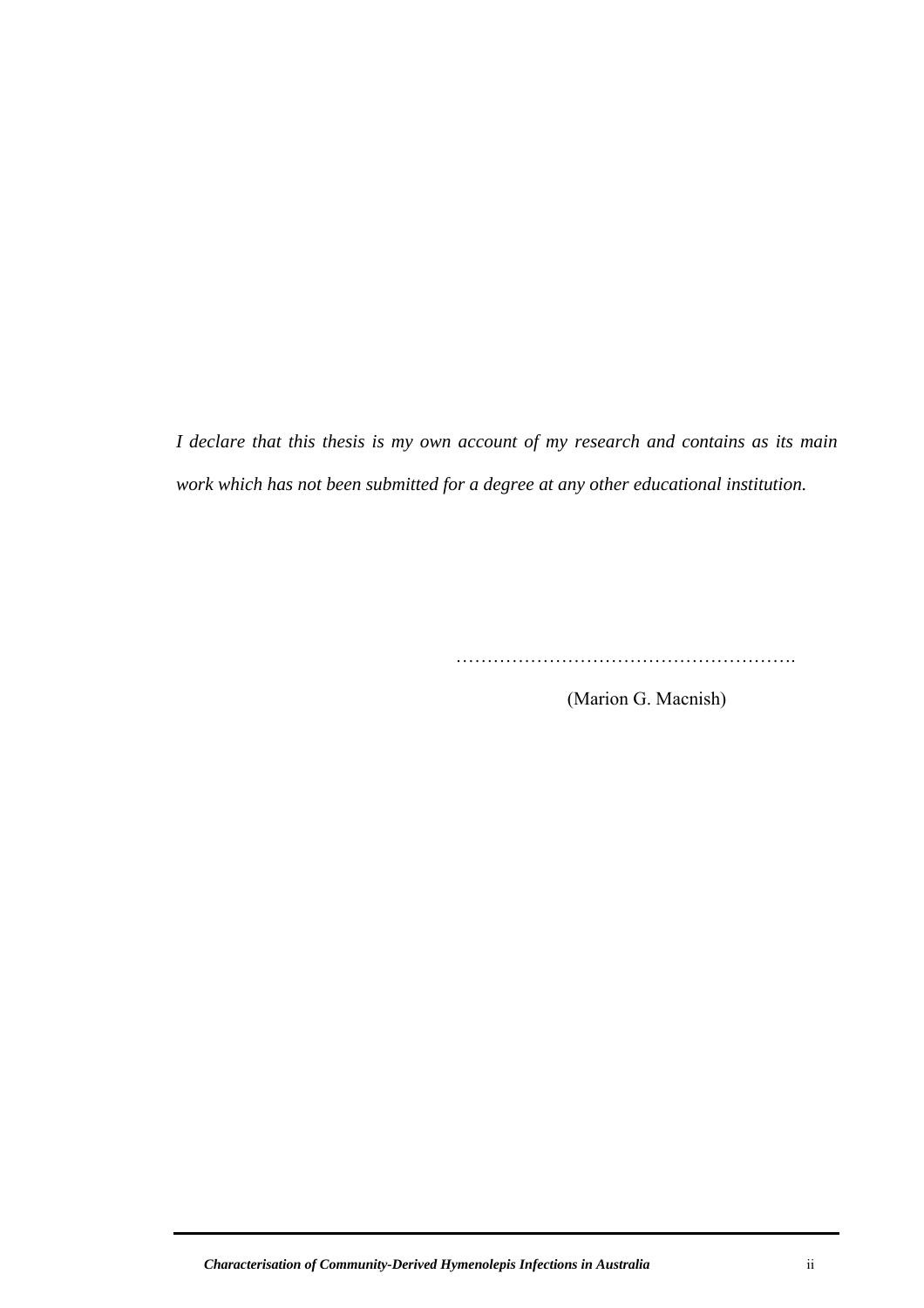#### *Abstract*

<span id="page-2-0"></span>*Hymenolepis nana* is a ubiquitous parasite, found throughout many developing and developed countries. Globally, the prevalence of *H. nana* is alarmingly high, with estimates of up to 75 million people infected. In Australia, the rates of infection have increased substantially in the last decade, from less than 20% in the early 1990's to 55 - 60% in these same communities today. Our knowledge of the epidemiology of infection of *H. nana* is hampered by the confusion surrounding the host specificity and taxonomy of this parasite. The suggestion of the existence of two separate species, *Hymenolepis nana* von Siebold 1852 and *Hymenolepis fraterna* Stiles 1906, was first proposed at the beginning of the 20<sup>th</sup> century. Despite ongoing discussions in the subsequent years it remained unclear, some 90 years later, whether there were two distinct species, that are highly host specific, or whether they were simply the same species present in both rodent and human hosts. The ongoing controversy surrounding the taxonomy of *H. nana* has not yet been resolved and remains a point of difference between the taxonomic and medical literature.

The epidemiology of infection with *H. nana* in Australian communities is not well understood as the species present in these communities has never been identified with certainty. It is not clear which form of transmission commonly occurs in Australia, whether the *H. nana* 'strain/species' present in the north-west of Western Australia is present in human and rodent hosts, or whether humans harbour their own 'strain/sub-species' of *Hymenolepis*. Furthermore, it is not known whether mice are a potential zoonotic source for transmission of *Hymenolepis* to human hosts. In this study, 51 human isolates of *H. nana* were inoculated into highly susceptible laboratory rodent species. However, these failed to develop into adult worms in all instances, including when rodent species were chemically and genetically immunosuppressed. In addition, 24 of these human isolates were also cross-tested in the flour beetle intermediate host, *Tribolium confusum*. Of these, only one isolate developed to the cysticercoid stage in beetles, yet when inoculated into laboratory rodents, the cysticercoids also failed to develop into adult stage.

Since isolates of *H. nana* infecting humans and rodents are morphologically indistinguishable, the only way they can be reliably identified is by comparing the parasite in each host using molecular criteria. In the current study, three regions of ribosomal DNA, the small subunit (18S), the first internal transcribed spacer (ITS1) and the intergenic spacer (IGS) were chosen for genetic characterisation of *Hymenolepis* spp*.* from rodent and human hosts from a broad geographic range. In addition, a mitochondrial gene, the cytochrome *c* oxidase subunit 1 (C01) gene and a non-ribosomal nuclear gene, paramyosin, were characterised in a number of *Hymenolepis* isolates from different hosts.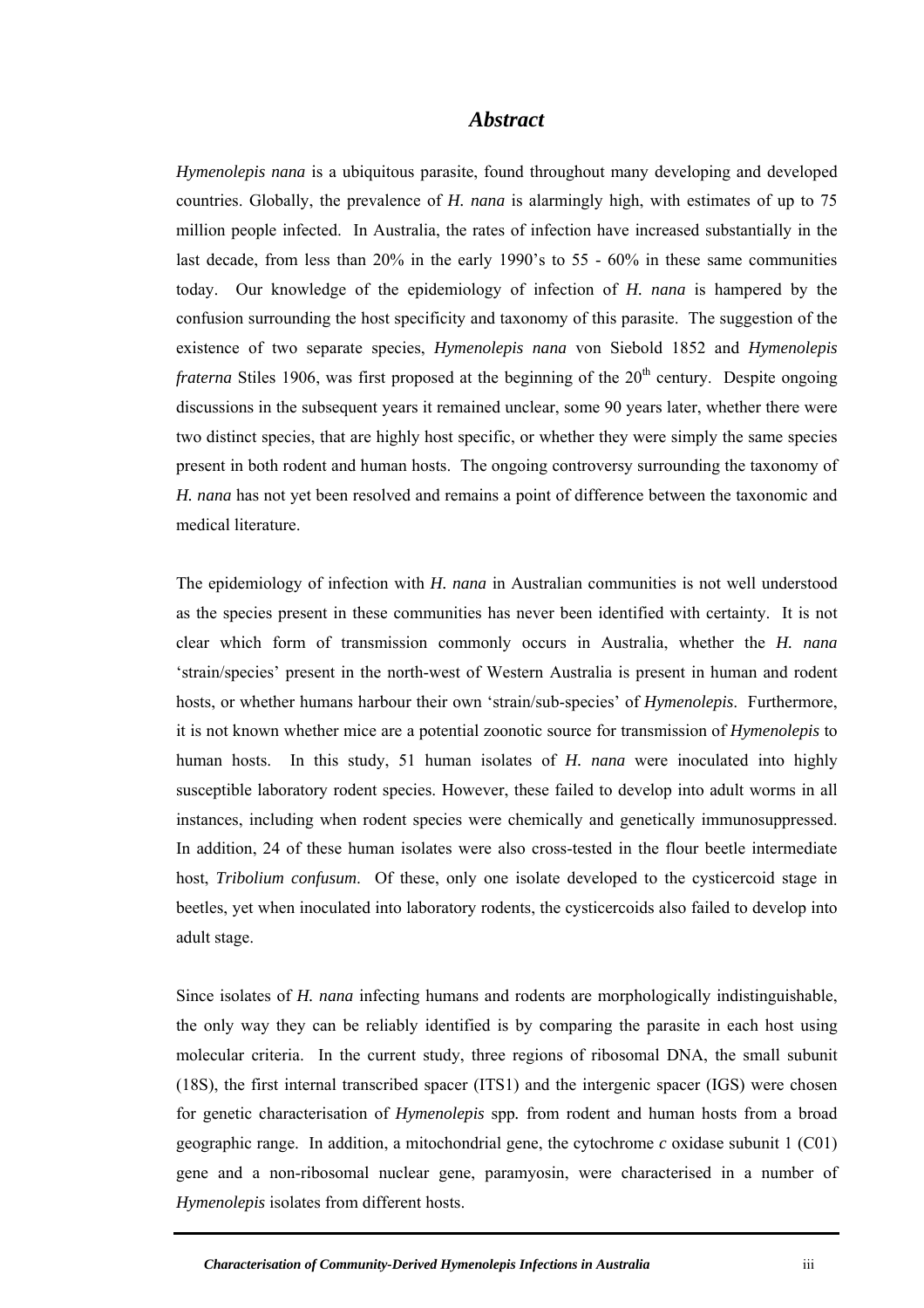A small PCR fragment of 369 bp, plus a larger fragment of 1223 bp, were sequenced from the 18S gene of reference isolates of *H. nana* and the rat tapeworm *H. diminuta.* Minimal sequence variation was found in the two regions of the 18S between these two morphologically distinct, phylogenetically recognised species, *H. nana* and *H. diminuta*, and this indicated that the 18S gene was too conserved for further genetic characterisation of isolates of *H. nana* from different hosts.

A large number of human isolates of *H. nana* (104) were characterised at the ITS1 using PCRrestriction length fragment polymorphism (PCR-RFLP). The profiles obtained were highly variable and often exceeded the original size of the uncut fragment. This was highly suggestive of the existence of ribosomal spacers that, whilst identical in length, were highly variable in sequence. To overcome the problems of the variable PCR-RFLP profiles, further characterisation of the ITS1, by cloning and sequencing 23 isolates of *H. nana,* was conducted and this confirmed the existence of spacers which, although similar in length (approximately 646 bp), differed in their primary sequences. The sequence differences led to the separation of the isolates into two clusters when analysed phylogenetically. This sequence variation was not, however, related to the host of origin of the isolate, thus was not a marker of genetic distinction between *H. nana* from rodents and humans. Indeed, the levels of variability were often higher within an individual isolate than between isolates, regardless of whether they were collected from human or mice hosts, which was problematic for phylogenetic analysis. In addition, mixed parasite infections of *H. nana* and the rodent tapeworm *H. microstoma* were identified in four humans in this study, which was unexpected and surprising, as there have been no previous reports in the literature documenting humans as definitive hosts for this parasite. Further studies are required, however, to determine if the detection of *H. microstoma* in humans reflects a genuine, patent infection or an atypical, accidental occurrence.

Sequencing of the mitochondrial cytochrome *c* oxidase 1 gene (C01) in a number of isolates of *Hymenolepis nana* from rodents and humans identified a phylogenetically supported genetic divergence of approximately 5% between some mouse isolates compared to isolates of *H. nana* from humans. This provided evidence that the mitochondrial C01 gene was useful for identifying genetic divergences in *H. nana* that were not resolvable using nuclear loci. Despite a morphological identity between isolates of *H. nana* from rodent and human hosts, the genetic divergence observed between isolates at the mitochondrial locus was highly suggestive that *H. nana* is a species complex, or "cryptic" species (= morphologically identical yet genetically distinct). In addition, whilst not supported by high bootstrap values, a clustering of the Australian human isolates into one uniform genetic group that was phylogenetically separated from all the mouse isolates was well supported by biological data obtained in this study. To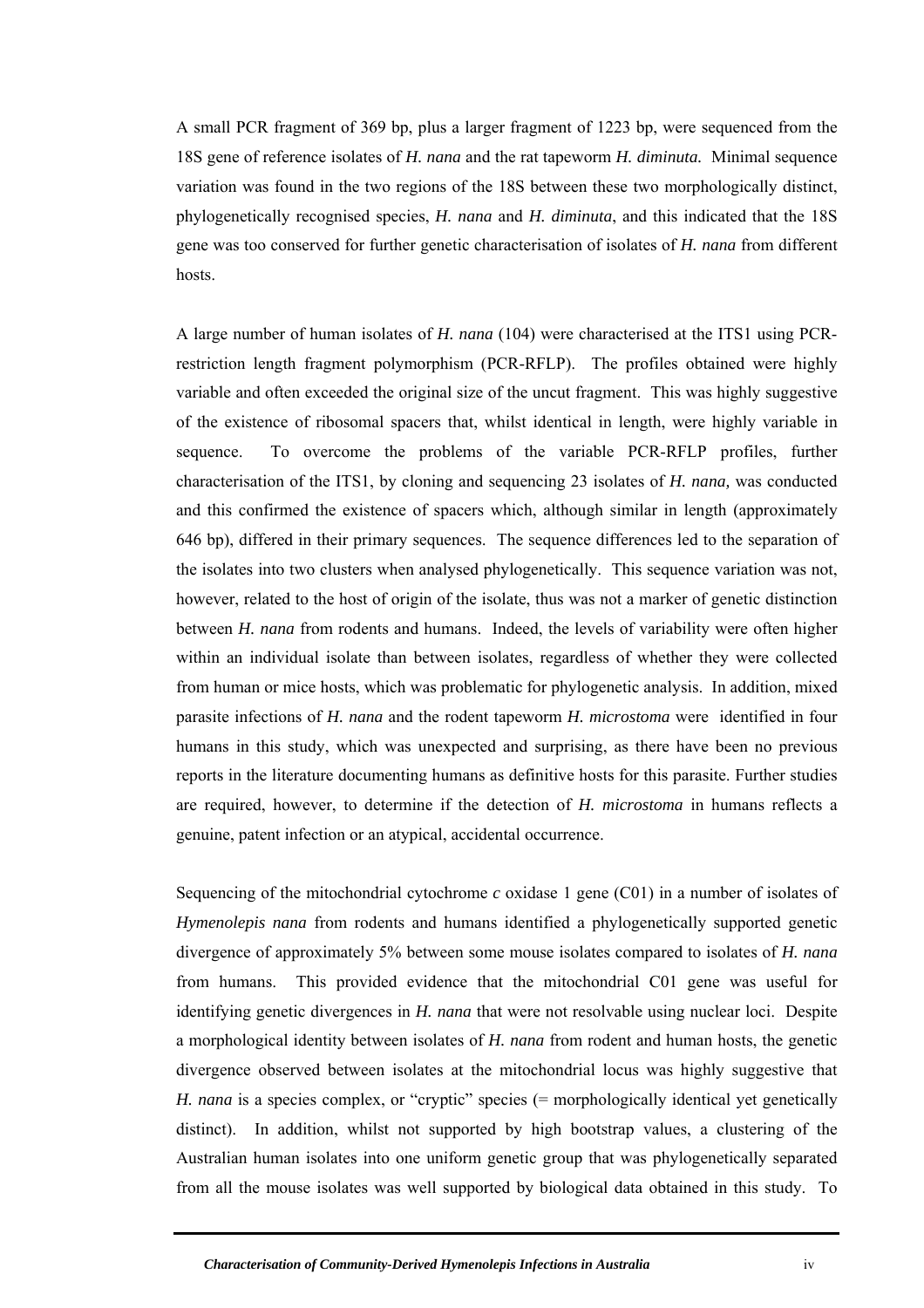confirm the phylogeny of the C01 tree a small segment of the nuclear gene, paramyosin, was sequenced in a number of isolates from humans and rodents. However, this gene did not provide the level of heterogeneity required to distinguish between isolates from rodent and human hosts. The high sequence conservation of the paramyosin gene characterised in this study did not refute the finding that *H. nana* may be a cryptic species that is becoming host adapted. It simply did not provide additional data to that already obtained.

A DNA fingerprinting tool, PCR-RFLP, of the ribosomal intergenic spacer (IGS), was developed in this study in order to evaluate its usefulness in tracing particular genotypes within a community, thus determining transmission patterns of *H. nana* between rodent and human hosts. Analysis of the IGS of numerous *H. nana* isolates by PCR-RFLP identified the presence of copies of the IGS that, whilst similar in length, differed in their sequence. Similar to that observed in the ITS1, the existence of different IGS copies was found in both rodent and human isolates of *H. nana*, thus the variability was not evidence of the existence of a rodent- or humanspecific genotype. Evaluation of the intergenic spacer (IGS) as a fingerprinting tool suggests that this region of DNA is too variable within individuals and thus, cannot be effectively used for the study of transmission patterns of the tapeworm *H. nana* between different hosts.

In summary, it appears that the life cycle of *H. nana* that exists in remote communities in the north-west of Western Australia is likely to involve mainly 'human to human' transmission. This is supported by both the biological and genetic data obtained for the mitochondrial locus in this study. The role of the intermediate hosts, such as *Tribolium* spp., in the *Hymenolepis* life cycle is still unclear, however it would appear that it may be greatly reduced in the transmission of this parasite in remote Australian communities. In the future, it is recommended that further genetic characterisation of faster evolving mitochondrial genes, and/or suitable nuclear genes be characterised in a larger number of isolates of *H. nana*. The use of techniques which can combine the characterisation of genotype and phenotype, such as proteomics, may also be highly valuable for studies on *H. nana* from different hosts.

-oOo-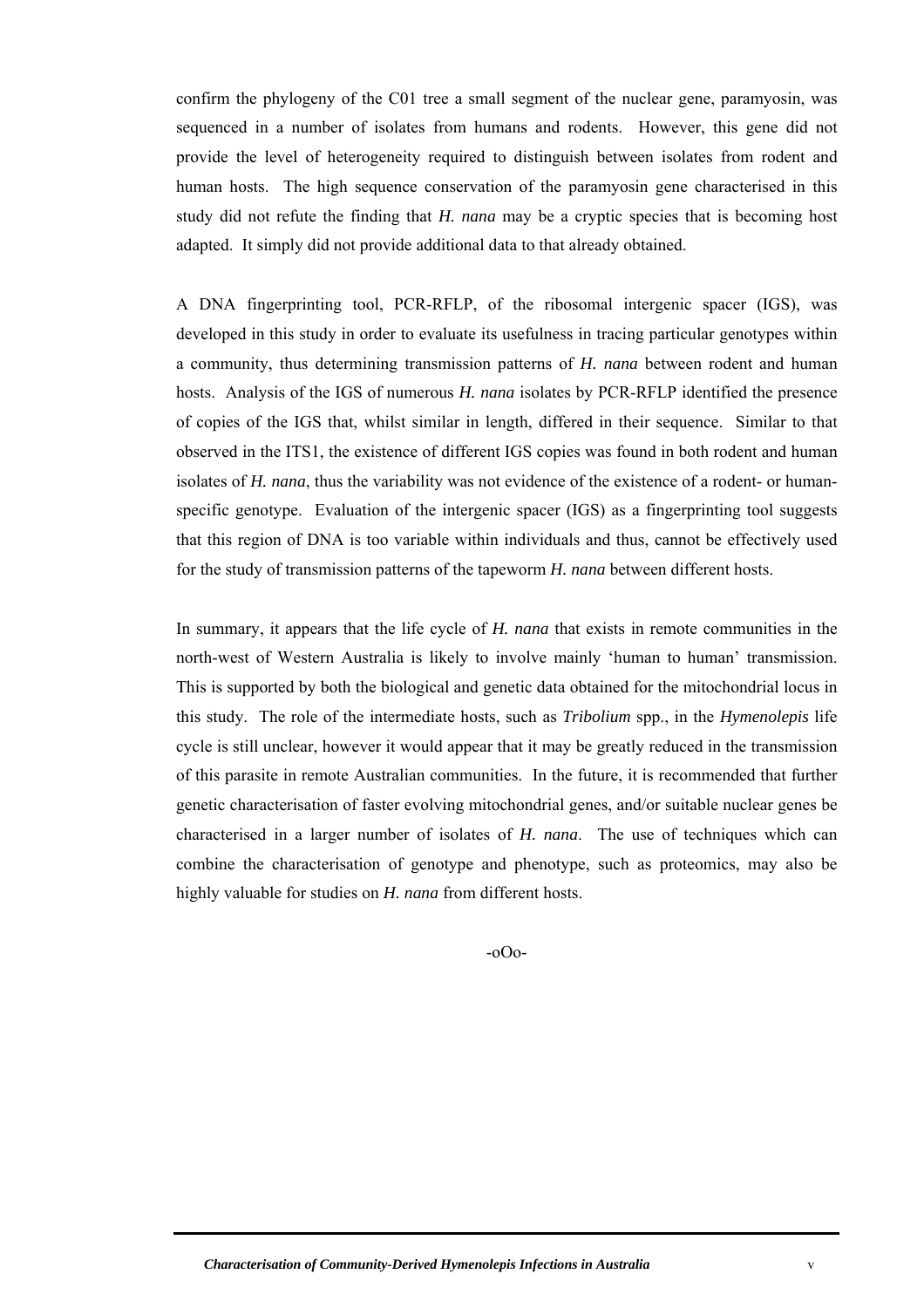## **TABLE OF CONTENTS**

| 1.           |                                                                                              |    |
|--------------|----------------------------------------------------------------------------------------------|----|
| 1.1.         |                                                                                              |    |
| 1.2.         |                                                                                              |    |
| 1.3.         |                                                                                              |    |
| 1.3.1.       |                                                                                              |    |
| 1.3.2.       |                                                                                              |    |
| 1.4.         |                                                                                              |    |
| 1.5.         |                                                                                              |    |
| 1.6.         |                                                                                              |    |
| 1.7.         |                                                                                              |    |
| 1.8.<br>1.9. |                                                                                              |    |
| 1.10.        |                                                                                              |    |
| 1.11.        |                                                                                              |    |
| 1.12.        |                                                                                              |    |
| 1.12.1.      |                                                                                              |    |
| 1.12.2.      |                                                                                              |    |
|              |                                                                                              |    |
| 1.13.1.      |                                                                                              |    |
| 1.13.2.      |                                                                                              |    |
| 1.14.        |                                                                                              |    |
| 1.14.1.      |                                                                                              |    |
| 1.15.        |                                                                                              |    |
| 2.           |                                                                                              |    |
| 2.1.         |                                                                                              |    |
| 2.1.1.       |                                                                                              |    |
| 2.1.2.       |                                                                                              |    |
| 2.2.         |                                                                                              |    |
| 2.3.         |                                                                                              |    |
| 2.4.         |                                                                                              |    |
| 2.5.<br>2.6. |                                                                                              |    |
| 3.           | IN VIVO INFECTION TRIALS OF HUMAN ISOLATES OF                                                |    |
|              |                                                                                              | 44 |
|              | 3.1 Introduction                                                                             | 44 |
| 3.2.         |                                                                                              |    |
| 3.2.1.       |                                                                                              |    |
| 3.2.2.       |                                                                                              |    |
| 3.2.3.       | Isolation of H. nana Eggs from Human Faeces by Saturated NaCl Flotation for Inoculation into |    |
|              |                                                                                              |    |
| 3.2.4.       |                                                                                              |    |
| 3.2.5.       |                                                                                              |    |
|              | 3.2.5.1.                                                                                     |    |
|              | 3.2.5.2.                                                                                     |    |
| 3.2.6.       | 3.2.6.1                                                                                      |    |
|              | 3.2.6.2.                                                                                     |    |
|              | 3.2.6.3.                                                                                     |    |
| 3.2.7.       |                                                                                              |    |
|              | $3.2.7.1$ .                                                                                  |    |
|              | 3.2.7.2.                                                                                     |    |
| 3.3.         |                                                                                              |    |
| 3.3.1.       | Infection Trials Using a Japanese Laboratory Reference Isolate in Mice and Beetles  52       |    |
| 3.3.2.       |                                                                                              |    |
| 3.3.3.       |                                                                                              |    |
| 3.3.4.       |                                                                                              |    |
| 3.4.         |                                                                                              |    |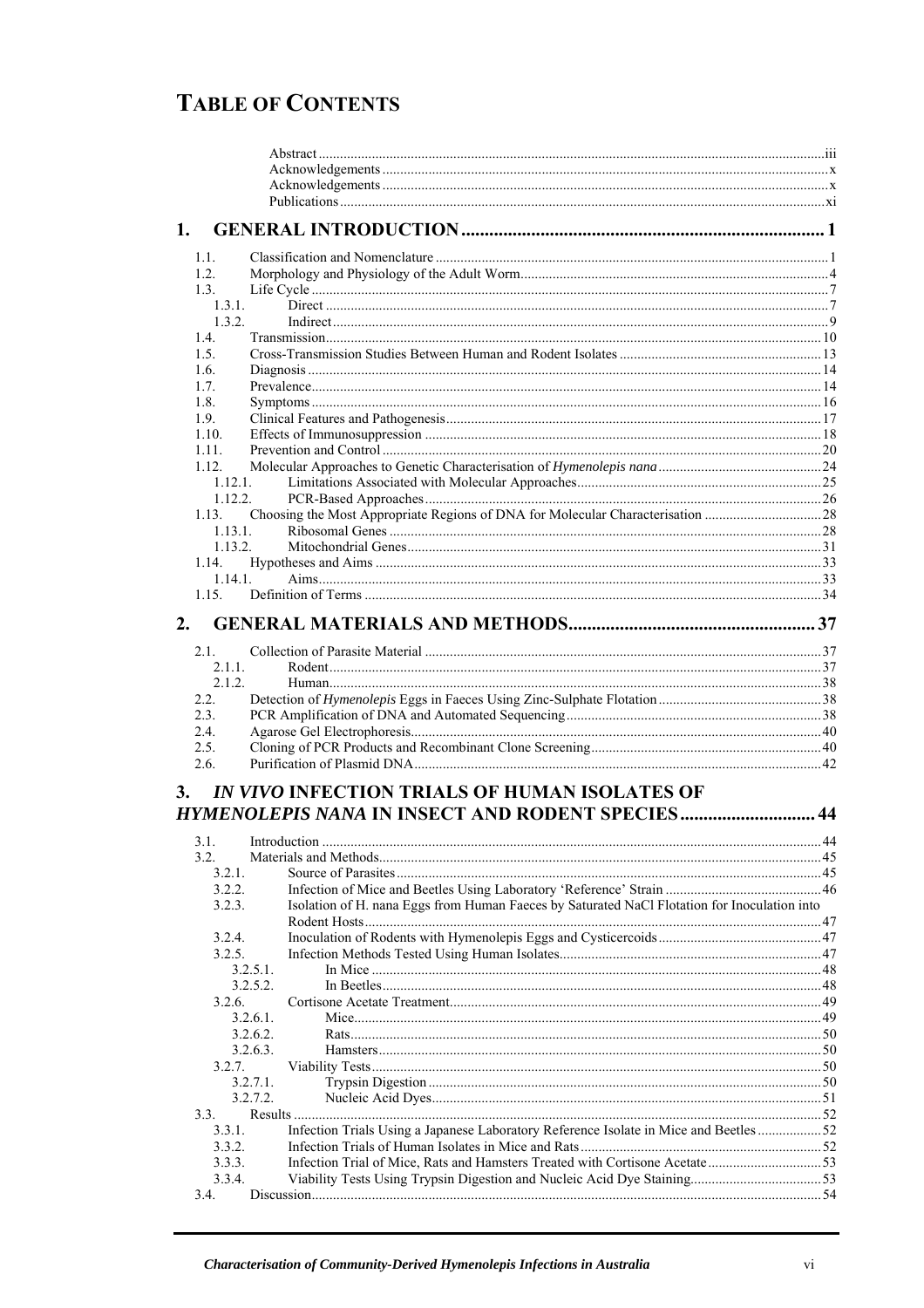#### SEQUENCING THE RIBOSOMAL DNA UNIT (18S TO 28S) IN 4.

|    | $4.1$ .        |                                                                                             |  |
|----|----------------|---------------------------------------------------------------------------------------------|--|
|    | 4.2.           |                                                                                             |  |
|    | $4.2.1$ .      |                                                                                             |  |
|    | 4.2.2.         |                                                                                             |  |
|    | 4.2.3.         | 18S Primer Design, PCR Amplification and Sequencing of a Small 18S Gene Product (369 bp) 64 |  |
|    | 4.2.4.         | Primer Design, PCR Amplification and Sequencing of Entire rDNA Unit (18S - 28S)65           |  |
|    | 4.3.           |                                                                                             |  |
|    | 4.3.1.         |                                                                                             |  |
|    | 4.3.2.         |                                                                                             |  |
|    | 4.3.3.         |                                                                                             |  |
|    | 4.4.           |                                                                                             |  |
|    | 4.5.           |                                                                                             |  |
| 5. |                | <b>EVALUATION OF DNA EXTRACTION TECHNIQUES 75</b>                                           |  |
|    | 5.1.           |                                                                                             |  |
|    | 5.2            |                                                                                             |  |
|    | 5.2.1.         |                                                                                             |  |
|    | 5.2.2.         |                                                                                             |  |
|    | 5.2.3.         |                                                                                             |  |
|    | 5.2.4          |                                                                                             |  |
|    |                | $5.2.4.1$ .                                                                                 |  |
|    |                | 5.2.4.2.                                                                                    |  |
|    |                | 5.2.4.3.                                                                                    |  |
|    |                | 5.2.4.4                                                                                     |  |
|    |                | 5.2.4.5                                                                                     |  |
|    |                | 5.2.4.6.                                                                                    |  |
|    | 5.2.5.         |                                                                                             |  |
|    |                | $5.2.5.1$ .                                                                                 |  |
|    | 5.2.6.         |                                                                                             |  |
|    | 5.2.7.         |                                                                                             |  |
|    | 5.2.8.         |                                                                                             |  |
|    | 5.3.<br>5.3.1. |                                                                                             |  |
|    | 5.3.2.         |                                                                                             |  |
|    | 5.3.3.         |                                                                                             |  |
|    | 5.4.           |                                                                                             |  |
| 6. |                | PHYLOGENETIC ANALYSIS OF THE RIBOSOMAL ITS1 AND                                             |  |
|    |                |                                                                                             |  |
|    |                |                                                                                             |  |
|    | 6.1.           |                                                                                             |  |
|    | 6.2.<br>6.2.1. |                                                                                             |  |
|    | 6.2.2.         |                                                                                             |  |
|    | 6.2.3.         |                                                                                             |  |
|    | 6.2.4.         |                                                                                             |  |
|    | 6.2.5.         |                                                                                             |  |
|    | 6.2.6.         |                                                                                             |  |
|    | 6.2.7.         |                                                                                             |  |
|    | 6.2.8.         |                                                                                             |  |
|    | 6.3.           |                                                                                             |  |
|    | 6.3.1.         |                                                                                             |  |
|    | 6.3.2.         |                                                                                             |  |
|    | 6.3.3.         |                                                                                             |  |
|    | 6.3.4.         |                                                                                             |  |
|    | 6.3.5.         |                                                                                             |  |
|    | 6.3.6.         |                                                                                             |  |
|    | 6.3.7.         |                                                                                             |  |
|    | 6.3.8.         |                                                                                             |  |
|    | 6.4.           |                                                                                             |  |
|    | 6.4.1.         |                                                                                             |  |
|    | 6.4.2.         |                                                                                             |  |
| 7. |                | PHYLOGENETIC CHARACTERISATION OF A THIRD GENETIC LOCI                                       |  |
|    |                |                                                                                             |  |
|    | 7.1.           |                                                                                             |  |
|    |                |                                                                                             |  |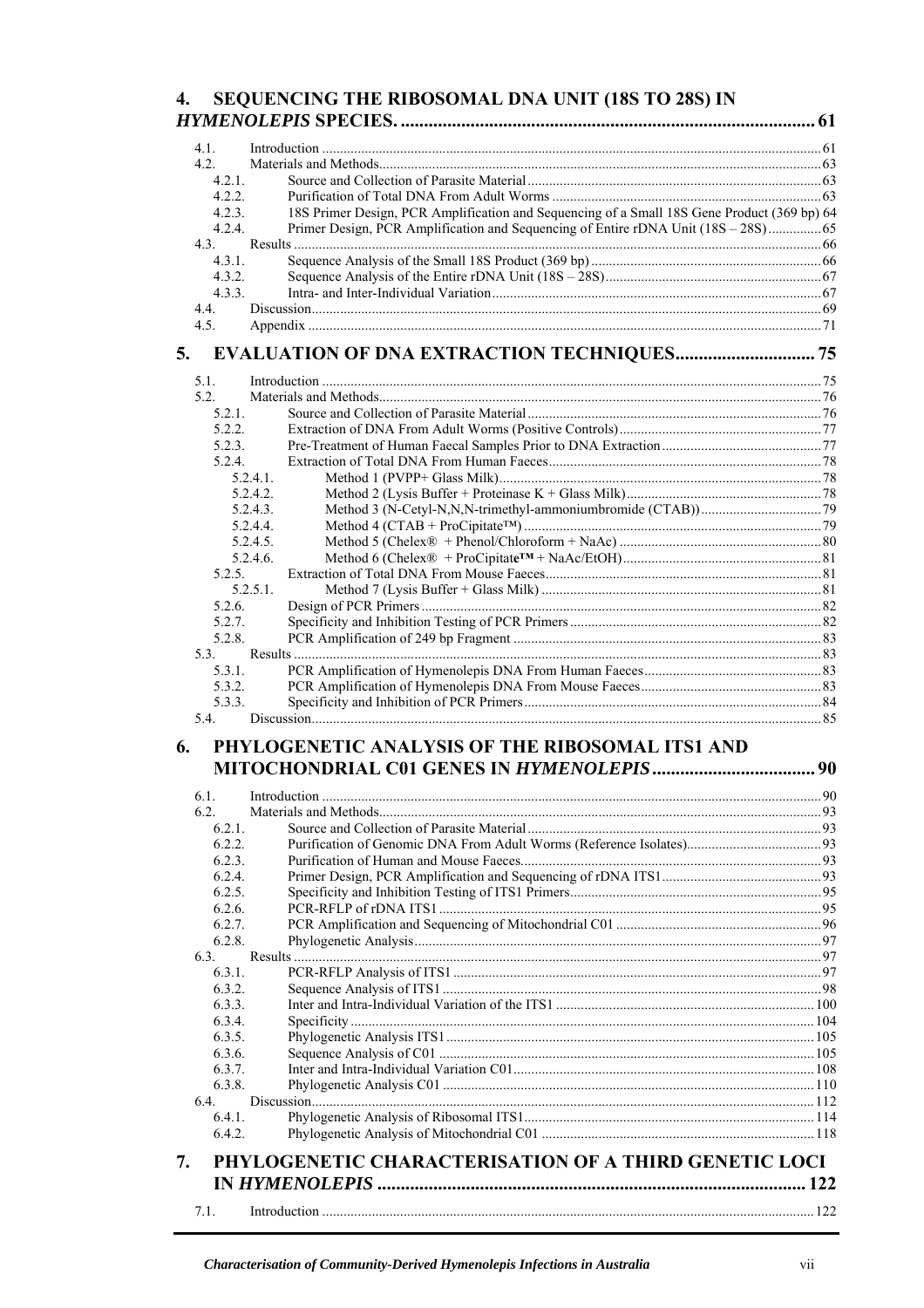| 7.1.1.   |  |
|----------|--|
| 7.1.2.   |  |
| 7.2      |  |
| 7.2.1.   |  |
| 7.2.2.   |  |
| 7.2.3.   |  |
| 7.2.4    |  |
| 7.2.4.1  |  |
| 7.2.4.2  |  |
| 725      |  |
| 7.2.5.1  |  |
| 7.2.6.   |  |
| 7.2.6.1  |  |
| 7.2.6.2. |  |
| 7.2.6.3. |  |
| 7.2.7.   |  |
| 7.3.     |  |
| 7.3.1.   |  |
| 7.3.2.   |  |
| 7.3.3    |  |
| 7.3.4.   |  |
| 7.3.4.1. |  |
| 7.4.     |  |
| 7.5.     |  |

#### **8. GENETIC CHARACTERISATION OF THE RIBOSOMAL INTERGENIC SPACER IN** *HYMENOLEPIS* **........................................................................... 145**

| 8.1<br>8.2.      |                                                                                              |      |
|------------------|----------------------------------------------------------------------------------------------|------|
| 8.2.1            |                                                                                              |      |
| 8.2.2            |                                                                                              |      |
| 8.2.3.           | Purification of Genomic DNA From Adult Worms (Reference Isolates) 153                        |      |
|                  |                                                                                              |      |
| 8.2.4.<br>8.2.5. | Primer Design for rDNA Intergenic Spacer (IGS) of H. nana, H. diminuta and H. microstoma 154 |      |
|                  | PCR Amplification, Cloning and Sequencing of rDNA IGS of H. nana, H. diminuta and H.         |      |
| 8.2.6            | PCR-RFLP Primer Design and PCR Amplification of 867 bp RFLP Fragment (H. nana only). 157     |      |
|                  |                                                                                              |      |
| 8.2.7.           |                                                                                              |      |
| 8.2.8.           |                                                                                              |      |
| 8.2.9.           | PCR Amplification and Sequencing of Portugese Isolates, M26 and M27 at the Mitochondrial     |      |
| 8.3.             |                                                                                              |      |
| 8.3.1.           |                                                                                              |      |
| 8.3.2            | Sequence Analysis of the Entire IGS (H. nana, H. diminuta and H. microstoma)  160            |      |
|                  | $8.3.2.1$ .                                                                                  |      |
|                  | 8.3.2.1.1                                                                                    |      |
|                  | 8.3.2.2.                                                                                     |      |
|                  |                                                                                              |      |
|                  | 8.3.2.2.1<br>8.3.2.2.2                                                                       |      |
| 8.3.3.           |                                                                                              |      |
| 8.3.4            | Sequencing of the 867 bp PCR-RFLP Product of Four Isolates (H13, H16, M16, M17) 167          |      |
| 84               |                                                                                              |      |
| 8.4.1            |                                                                                              |      |
| 8.4.2.           |                                                                                              |      |
| 8.4.3.           |                                                                                              |      |
|                  | Analysis of the Sequence of the Small IGS-PCR-RFLP Product (867 bp) of H13, H16, M16 and     |      |
|                  |                                                                                              |      |
| 8.4.4.           |                                                                                              |      |
| 8.4.5.<br>8.5.   |                                                                                              |      |
|                  |                                                                                              |      |
| 9.               | DETECTION OF THE RODENT TAPEWORM HYMENOLEPIS<br>MICROSTOMA IN HUMANS. EVIDENCE FOR ZOONOTIC  | .185 |

| 921   |  |
|-------|--|
| 922   |  |
| 923   |  |
| 9.2.4 |  |
|       |  |
|       |  |

9.1. Introduction ...........................................................................................................................................185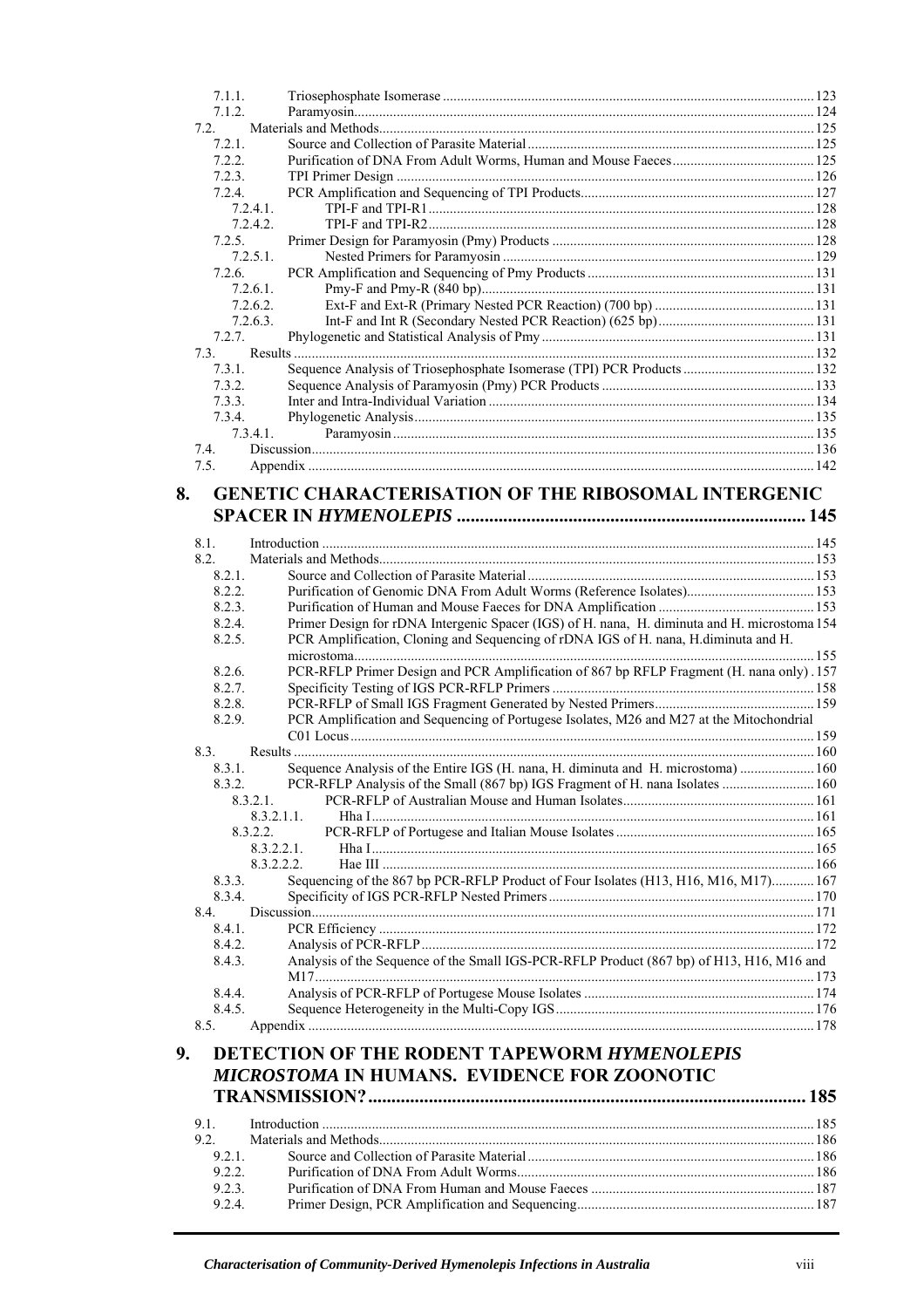| 9.2.5.             | PCR-Restriction Fragment Length Polymorphism (PCR-RFLP) of ITS1 187                                |     |
|--------------------|----------------------------------------------------------------------------------------------------|-----|
| 9.2.6.             |                                                                                                    |     |
| 9.2.7.             | Morphological Comparison of H. nana and H. microstoma Eggs by Microscopy  188                      |     |
| 9.3.               |                                                                                                    |     |
| 9.3.1.             |                                                                                                    |     |
| 9.3.2.             |                                                                                                    |     |
| 9.3.3.             |                                                                                                    |     |
| 9.3.4.             |                                                                                                    |     |
| 9.3.5.<br>9.4.     |                                                                                                    |     |
|                    |                                                                                                    |     |
|                    |                                                                                                    |     |
| 10.1.              |                                                                                                    |     |
| 10.2.              | Evaluation of the Ribosomal Genes (18S, ITS1 and IGS) as Markers of Variability Between Rodent and |     |
|                    |                                                                                                    |     |
| 10.2.1             |                                                                                                    |     |
|                    | 10.2.2                                                                                             |     |
|                    | 10.2.2.1.                                                                                          |     |
|                    | 10.2.2.1.1.                                                                                        |     |
|                    | 10.2.2.1.2.                                                                                        |     |
|                    | 10.2.2.1.3.                                                                                        |     |
|                    | 10.2.2.1.4                                                                                         |     |
| 10.2.3.            |                                                                                                    |     |
| 10.2.4.            |                                                                                                    |     |
| 10.3.              | Evaluation of a Mitochondrial Gene as a Marker of Variability between Rodent and Human Isolates of |     |
|                    |                                                                                                    |     |
| 10.3.1.            |                                                                                                    |     |
| 10.3.2.<br>10.3.3. |                                                                                                    |     |
| 10.3.4.            |                                                                                                    |     |
| 10.3.5.            |                                                                                                    |     |
| 10.4.              | Evaluation of the Nuclear Gene Paramyosin as a Marker of Genetic Variability 228                   |     |
| 10.5.              |                                                                                                    |     |
| 10.6.              |                                                                                                    |     |
| 1061               |                                                                                                    |     |
| 10.6.2.            |                                                                                                    |     |
| 10.7               |                                                                                                    |     |
| 10.7.1             |                                                                                                    |     |
|                    | 10.7.1.1.                                                                                          |     |
|                    | 10.7.1.2.                                                                                          |     |
|                    | 10.7.1.3.                                                                                          |     |
|                    |                                                                                                    | 246 |
|                    |                                                                                                    |     |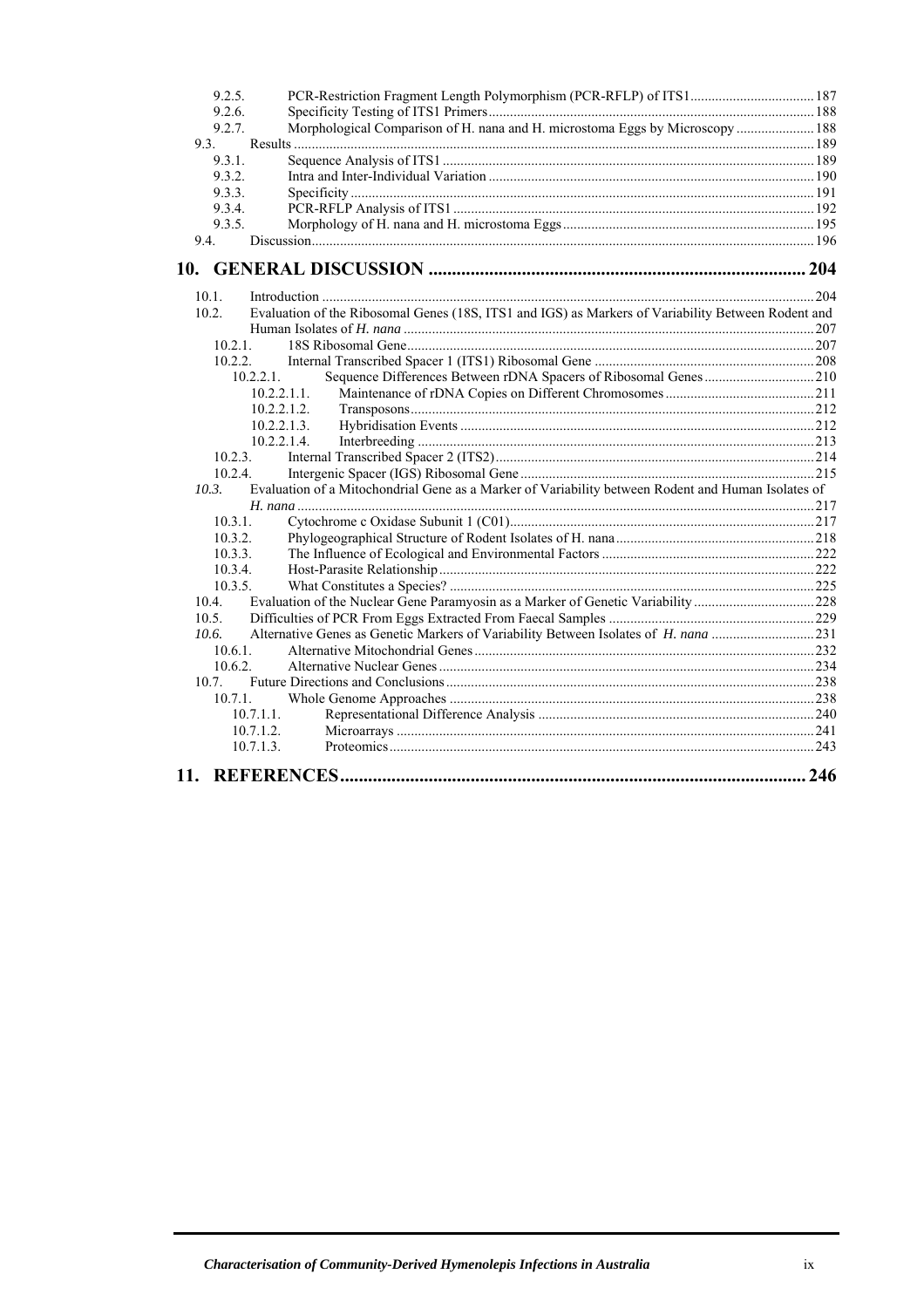### *Acknowledgements*

<span id="page-9-0"></span>*The moment has arrived………....I am finally sitting down with a weak cappuccino at my favourite Café in Fremantle contemplating how I can adequately express the feelings that I have in finally reaching this point – the thesis hand in. I am also wondering how I can adequately express my heartfelt gratitude to a growing list of people who have helped make it all possible.*

*First and foremost, I would like to thank the two people who have nurtured and guided me throughout my entire PhD – my supervisors Andrew Thompson and Una Morgan. They never failed to provide me with welcome advice and positive thinking. Thankyou so much to both of you.* 

*It doesn't seem possible to get through this process without large amounts of technical and academic help. My most sincere appreciation is extended to Dr. Jerzy Behnke in the UK. Jerzy was an invaluable source of many things – worm specimens from field trips in Portugal, numerous taxonomy references and preserved histology specimens of Hymenolepis, the images of which you will find in the following pages. Jerzy has also been a major springboard for many of my crazy ideas and suggestions. I am eternally grateful for his patience in reading and responding to my long-winded emails. I would like to sincerely thank Russ Hobbs for his fantastic efforts in constructing gel photos and microscope images that are also presented in this thesis. He has made a great contribution with his brilliant computer drawing skills. Thanks also go to Russ for the long discussions we had on sticky taxonomy issues!*

*I would like to thank Paul Monis in South Australia who generously helped with the phylogenetic analysis of my sequencing results. Thanks also to Clare Constantine and Alan Lymbery who helped me to understand what it all means.* 

*I tried hard not to leave a path of destruction behind me as I emerged into the last crucial weeks before finishing but I am quite certain that those who helped me format the text and diagrams hope I never do this to them again! Pat Marshall was asked to do the impossible – and managed. She turned 50 separate files into one large document and managed to keep them there, despite the computer, not because of it. I can't thank her enough for her patience and even-temper throughout. My two buddies Louise Pallant and Carolyn Read were an ongoing source of support, food, jokes and hugs to prop me up on the final formatting and print run. Thanks heaps guys!!* 

*I would like to extend a warm appreciation to the best group anyone could wish to work with – the Parasitology/Pharmacology group at Murdoch University. A special thanks to Aileen Elliot for passing on any Hymenolepis specimens that came through the department. It's been great to be part of the team.* 

*As I sit here sipping my cappuccino I realise I can now get into the shower at night and not have to hop back out again to jot down that "perfect sentence" that has eluded me the entire evening. What a joy to realise I no longer need to take pen and paper into the bathroom. Ditto for when I sink under the doonah only to realise I've just composed an entire paragraph that works. I no longer have to get out of bed to write it all down!* 

*When things got really tough and Andy started suggesting I should go home, pour myself a glass of red wine and try re-writing a couple of chapters. Meanwhile, I'm secretly realising that Andy has no idea that this whole thesis has been written with a glass of red wine at hand. OK, so as Louise suggested, I should go home, drink a strong cup of coffee, sober up and re-write that damn chapter. I hope you can tell which ones have been written on strong coffee!* 

Lastly, I would like to convey to the entire world what an amazing family I have. I swear I *could not have got through this without them. Never again will we spend entire weekends agonising over where commas and semi colons should go in sentences. To my mother Fay, my father Ian, my sisters Barbara, Jenny and Anne and my two brothers Kim and Graham This thesis is dedicated to them all.*